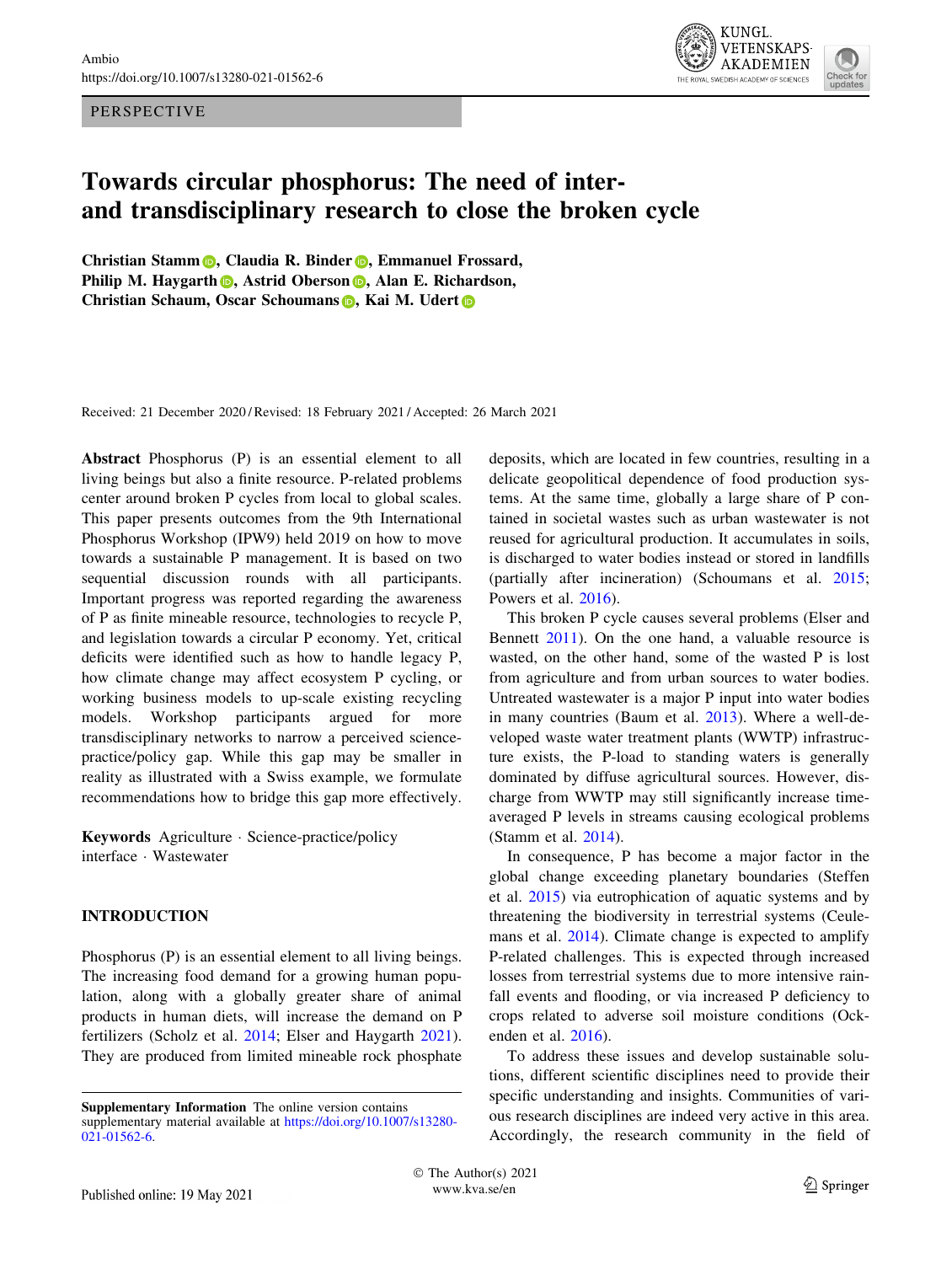agronomic and environmental aspects of P fertilization meets at different conference and workshops. One of them is the ''International Phosphorus Workshop'' (IPW) series that started in 1995 in Wexford (Ireland), discussing P losses from agricultural land to water (Tunney et al. [1997](#page-10-0)). The uniqueness of the International Phosphorus Workshops is the combination of research on terrestrial and aquatic ecosystems. The IPWs arose from the understanding that combating eutrophication of waters requires the proper understanding of biogeochemical, soil physical and hydrological mechanisms and processes underlying the terrestrial-aquatic P-continuum. The IPW series kept a strong focus on improving P use efficiency in agroecosystems. But it got more and more evident that minimizing agricultural P losses (Sharpley et al. [2015\)](#page-10-0) cannot be achieved without tackling the problem of broken P cycles within the agricultural sector and between other sectors and agriculture (Leinweber et al. [2018](#page-9-0)). This insight developed from the fact that the simultaneous problems of P scarcity and excess are known for decades, many projects such as the European COST Action 869, SERA17 in the USA [\(http://sera17.org](http://sera17.org)) and others have provided concrete measures for improvement (see, e.g., Schoumans (Ed.) et al. 2011) since many years, but the problems still remain. Obviously, substantial progress is still needed and key questions arise how to move forward.

The problem perception how to manage the P cycle from a local to a global level may differ substantially between stakeholders as will their preferred solutions. These characteristics are typical for wicked problems (Rittel and Webber [1973\)](#page-10-0). One insight into handling them is the need to collaborate in research and practice across disciplines to consider different perspectives (Ulrich et al. [2013\)](#page-10-0). Such collaboration may take different forms and we distinguish here disciplinary, interdisciplinary and transdisciplinary research. Interdisciplinarity is characterized by joint problem definitions across disciplines (Mobjörk [2010\)](#page-9-0), transdisciplinary research describes a scientific coproduction with practice.

To respond to this need and foster the inter- and transdisciplinary exchange, IPW9 (Zürich, 8.—12. July 2019), actively invited participants from natural, engineering and social sciences to discuss concepts, which drive research and use of P in our societies, to review the progress in knowledge and technology related to P management over the last years and to define questions for future research and action to solve P-related problems. The participating experts covered a broad range of scientific fields (forestry, agriculture, soil sciences, aquatic sciences, sanitation and waste management, political sciences, etc.).

To actively facilitate the interdisciplinary exchange among the participants two sequential workshops engaged them into a structured discussion to (i) identify important research questions from both a disciplinary and interdisciplinary perspective, and (ii) formulate ways and approaches to tackle these questions. This paper presents the main outcomes from these two workshops, consolidates and finally critically reviews them. It also compares the degree of interdisciplinarity and research orientation of the individual oral and poster presentations with those of the key questions resulting from these two workshops. This comparison provide insight into needs for fostering interand transdisciplinary exchange. Subsequently, the development of P recycling in Switzerland over the last decades is used as an example to illustrate how science and policymaking interacted in shaping practical solutions. Finally, the paper concludes with some recommendations to foster the transdisciplinary process and propositions for a future research agenda. They shall help improving P use efficiency and decreasing P losses from the local to global level.

# APPROACH

## Workshop organization

The IPW9 conference featured 187 individual oral and poster presentations (excluding key note lectures) and two sequential workshops organized on day 3 and 4 of the conference to jointly identify key questions for further research and promising research fields. About 170 out of the 220 IPW9 participants from 31 countries actively engaged themselves in these discussions.

The first workshop addressed the questions from a specific thematic perspective. To that end four topic groups were formed (Topic 1: P scarcity / optimizing P cycles, Topic 2: sourcing P fertilizers, Topic 3: efficient P use in agro- and forest ecosystems, Topic 4: environmental P problems). The participants joint the group of their research topic. Each group was led by a key moderator who was supported by 2–4 table hosts for guiding the discussions in split groups. For each topic, the same set of leading questions were addressed:

- Where did we make substantial progress over the last 5 to 10 years, where did we stall despite earlier expectations for progress?
- What are current and future key research questions in the field?
- What are the most promising methods or approaches for tackling these questions?

The key moderators and the organizing committee compiled the outputs of the workshop and derived key research questions for the subsequent interdisciplinary workshop (see Results section). This second workshop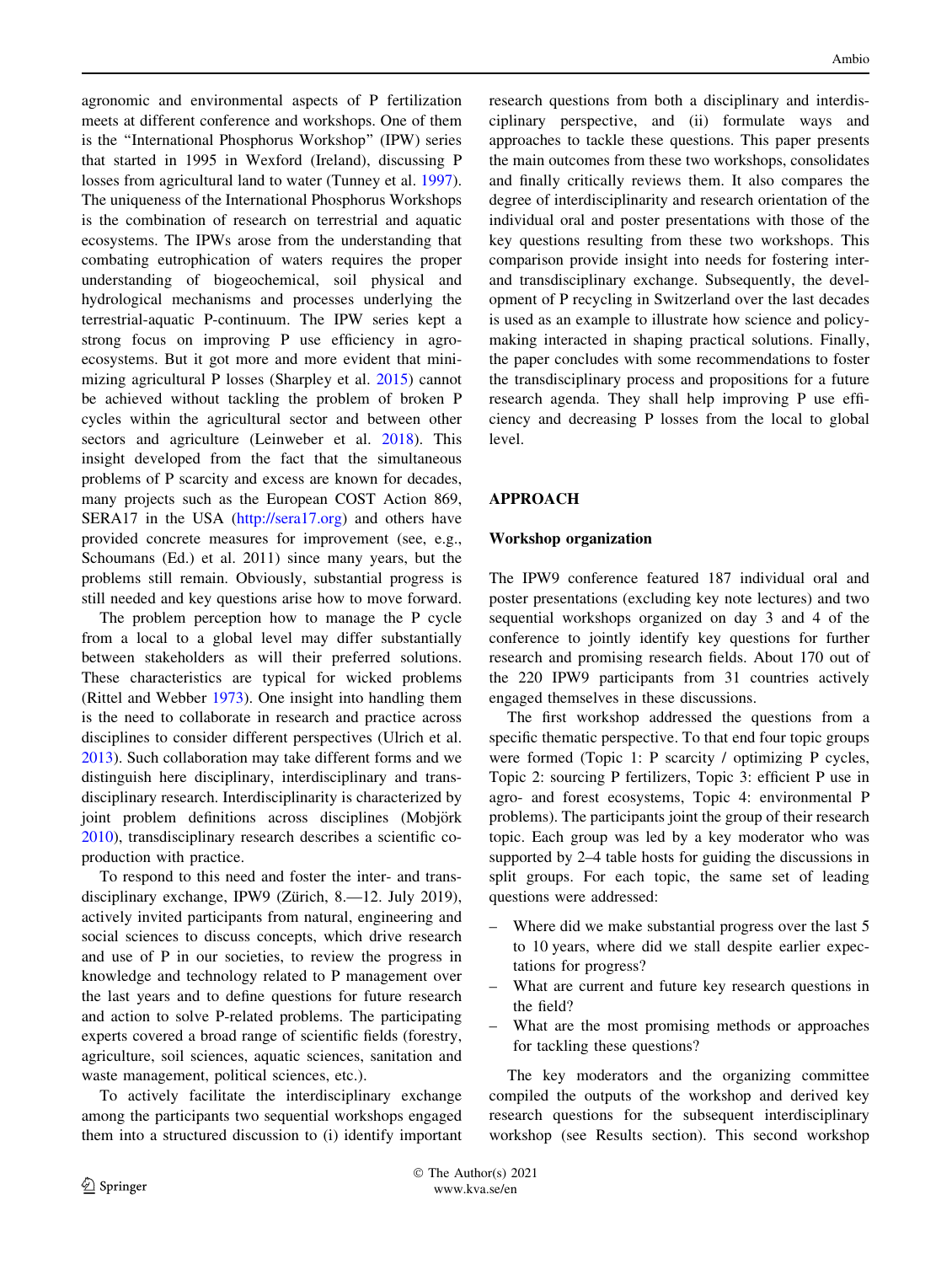<span id="page-2-0"></span>aimed at an interdisciplinary and transdisciplinary review of these key questions. Accordingly, participants were assigned randomly to four groups. Participants identified synergies and linkages between the thematic research questions, pointed out gaps and provided new ideas based on the inter- and transdisciplinary view. The transdisciplinary character was not very strong though given the limited participation from outside academia.

The outcome of the second workshop was again compiled and synthesized by the key moderators and the organizing committee such that the main outcome could be presented and discussed in a plenary session on the final day of the conference. For this article, the author team consisting of the workshop moderators and organizing committee has scrutinized the workshop outcome and the discussion points in the plenary.

# Characterizing the IPW9 key questions and abstracts of the individual presentations

To compare the content of the individual oral and poster presentations by the participants during IPW9 with the key questions jointly developed during the two workshops, the abstracts of the individual presentations and these key questions were characterized (see SI for an annotated abstract) regarding (i) the degree of inter- and transdisciplinarity and (ii) the gradient between basic research focusing on process elucidation and implementation of full-scale solutions (called Research orientation) (see Fig. [2](#page-6-0)). To that end, the gradients along these two dimensions were operationalized by number of disciplines involved, the spatial and temporal scales of investigations and the knowledge type(s) (i.e., system, target and transformation knowledge; (Proclim/CASS [1997\)](#page-10-0) (see below).

The degree of interdisciplinarity was assessed considering the number of disciplines (agronomy, political sciences, engineering, etc.), number of environmental compartments (soil, water, waste, etc.), number of research domains (natural, social or engineering sciences, humanities), and the number of socio-economic sectors (e.g., agriculture, forestry, environment, see SI Table [S1](http://dx.doi.org/10.1007/s13280-021-01562-6)). Some of these factors revealed correlations (number of disciplines and sectors), but including all of them added descriptive differentiation.

For each of these factors, an attribute list (Table [S1](http://dx.doi.org/10.1007/s13280-021-01562-6), [S2\)](http://dx.doi.org/10.1007/s13280-021-01562-6) was compiled to cover the contents of the submitted abstracts and the key questions. These factors were used to define the degree of interdisciplinarity  $(D_{\text{disc}})$  as follows:

$$
D_{\text{disc}} = N_{\text{compartments}} + N_{\text{disciplines}} + N_{\text{domains}} + N_{\text{sectors}} \tag{1}
$$

where  $N_i$  represents the number of compartments, disciplines, domains, and sectors per abstract or key question, respectively.

The research orientation was assessed with the three factors spatial dimension, temporal dimension and knowledge type. For each of these factors, the attributes were rated the higher the large, longer and more inclusive they are (weights  $v_{\text{space}}$ ,  $v_{\text{temp}}$ ,  $v_{\text{type}}$ ). A study at the continental scale for example got a higher value than one at the plot scale for the spatial dimension (see Table [S2\)](http://dx.doi.org/10.1007/s13280-021-01562-6). Finally, for each abstract or key question the maximum values along the three dimensions  $(D_{\text{orient}})$  were summed up:

$$
D_{\text{orient}} = \max(v_{\text{space}}) + \max(v_{\text{temp}}) + \max(v_{\text{type}})
$$
 (2)

The entire procedure is illustrated with an annotated abstract in the SI (Table [S3\)](http://dx.doi.org/10.1007/s13280-021-01562-6).

## RESULTS AND DISCUSSION

#### Output from the workshops

In the following, we summarize the most important topics discussed during the workshops. The contents reflects the contributions by the participants as perceived and summarized by the key moderators of the respective workshops.

## Topic 1: Phosphorus scarcity/Optimizing Phosphorus cycles

The worldwide food production highly depends on the input of P as one of the macronutrients for plant growth and as a feed additive for livestock production. However, the worldwide phosphate rock reserves of good quality and which can currently profitable mined, are limited and estimated at 69 000 Tg P while the world mining production in 2019 was 240 Tg P (USGS, 2020). Furthermore, about 70% of the reserves are located in Western Sahara and Morocco. Europe has no significant P reserves and highly depends on P import. During the discussion it became clear that over the last two decades the awareness of Europe's dependency on P import has significantly increased, and became a main topic in Europe's Circular Economy strategy (EC [2015\)](#page-9-0). Furthermore, there is agreement that the 5R stewardship (Withers et al. [2015](#page-10-0)) is of high importance as basic principle: Re-align P inputs, Reduce P losses, Recycle P in bioresources, Recover P in wastes, and Redefine P in food systems. However, some additional notes were given. First, the focus should not be solely on P but on C, N and P in an integral way. Also N is highly linked to organic sources and furthermore, organic matter is needed to maintain a good soil structure and soil fertility/quality status. Secondly it was mentioned that the European agricultural production system became highly specialized, and the interlinkage between crop and animal /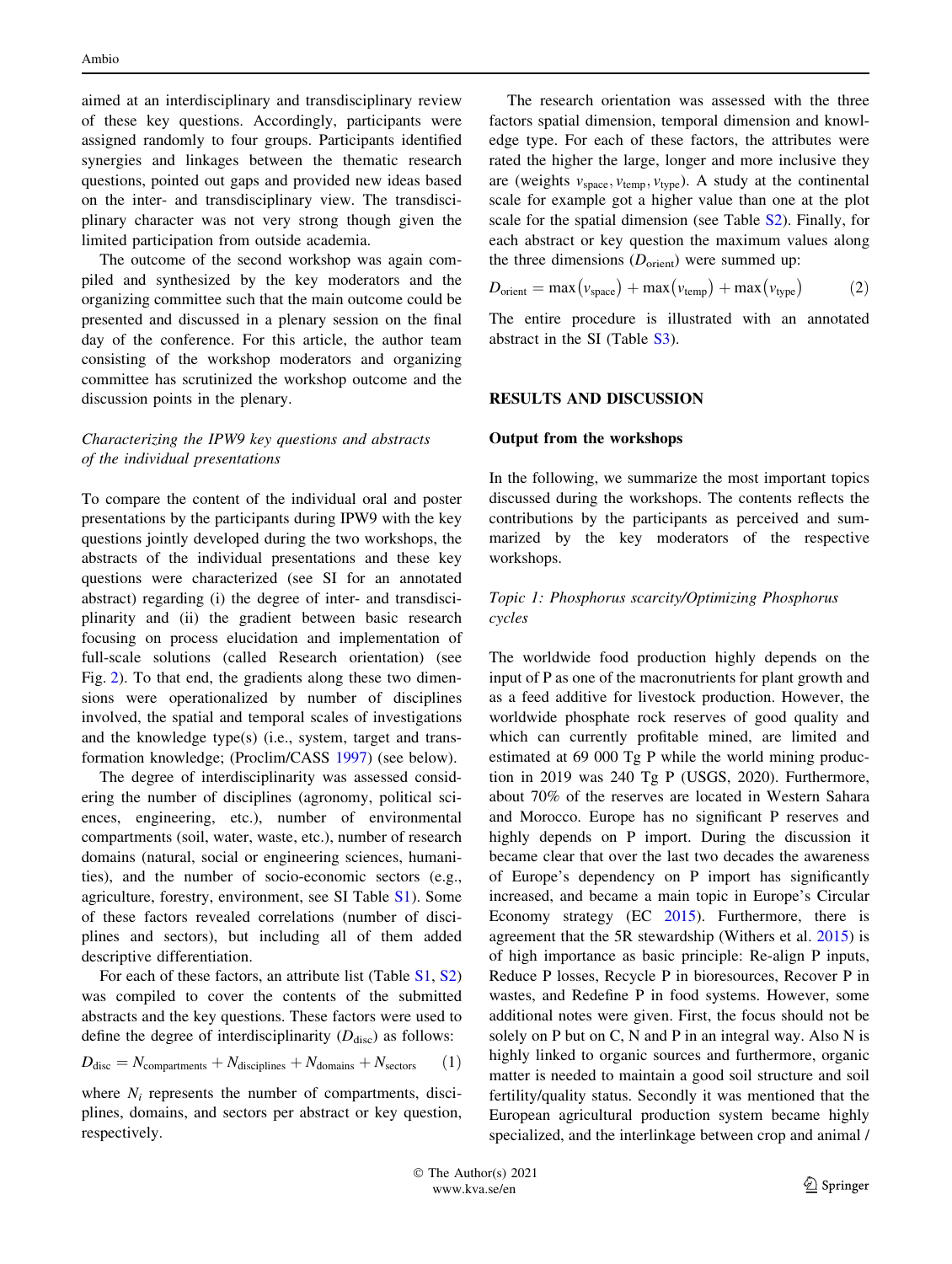meat production disappeared. This results in imbalances in terms of P surpluses and deficiencies, not only at regional scale but also between nations. This caused severe environmental pollution in areas with high P surpluses, since nutrient application rates with manure were often much higher than the nutrient requirements of the crops. Finally, it was mentioned that to date there is no European strategy or legislation for P in analogy to nitrogen (EEC [1991](#page-9-0)). The general conclusion was that there is a ''system-based approach'' needed to optimize P cycling. However, no real framework was defined due to different ideas about how to (a) include different scales (field – farm – region – national – EU regions), (b) define acceptable P rates (agronomical requirements versus environmental goals) and (c) include the role of P accumulation. Only few European countries have implemented P legislation from an environmental point of view prescribing for example application standards for different soil P status (Amery and Schoumans [2014](#page-8-0)). It would be worthwhile to develop such a real ''system based P approach'' as standardized principle for the use of P within agriculture systems. A broad implementation will give an important incentive to reuse and valorize available P sources in a more efficient way and give a better closure of the P cycle.

#### Topic 2: Sourcing Phosphorus fertilizers

The discussions on the subject of ''Sourcing P fertilizer'' initially covered the substantial progress in the recent years. In municipal wastewater treatment, the ''technology readiness level'' of many P recovery technologies has increased significantly, so that a large-scale technical realization should soon be possible (Schaum [2018](#page-10-0)). This is mainly due to a perceived need to close the P cycle and to slow down the rapid depletion of mineral phosphorus resources. However, for wastewater engineers in particular, preventing eutrophication by high P discharges into receiving waters remains the main target for P removal. The discussions on possible P scarcity (Scholz and Wellmer [2013\)](#page-10-0) strengthened the cooperation between administration, agriculture and wastewater management, which is important to develop optimal strategies for closing the P cycle. This also made it possible to open up new waste streams for P recovery, e.g. meat-and-bone meal or excess manure that cannot be recycled directly as organic fertilizer. These factors have led to new regulations aimed at implementing P recovery, for example in Switzerland and Germany.

Even if developments in the field of P recovery have made great progress, a decisive step towards large-scale implementation is now required. The integration of P recovery in a holistic approach for P management was identified as a key challenge. During the last years, a high technology readiness levels has been achieved. Now, it is necessary to develop cost/business models, which target the needs of the end user—the fertilizer manufacturers and farmers—of the recovered P. Product quality and the associated marketing play an important role. Besides the P availability, impurities and their possible negative effect on soil and crops determine the product quality. The extent of P recovery and the quality of the products could be increased to further develop and optimize the recovery from alternative sources such as urine and feces collected at their sources.

While developing optimal technologies and approaches for P recovery, the workshop participants also expressed the need to widen and strengthen the global trans- and interdisciplinary network. One important goal is the development of appropriate technical standards and regulations. One step in this direction is the recently developed private standard on recycling products from dry toilets (DIN [2020\)](#page-9-0). Last but not least, P recycling must be seen in a larger context, including the sustainable use of all resources involved in agriculture and waste management. Future changes due to climate change should be considered but also the challenges of soil depletion and eutrophication. The further development of LCA-type analyses and decision-making tools can make an important contribution to a holistic approach.

## Topic 3: Efficient Phosphorus use in agroecosystems

In intensive agricultural systems, including those with a high density of animals, over-application of fertilizer and excessive return of P to soil through manures remains a significant issue. High inputs of P to meet demand for productive crop yields has resulted in a widespread accumulation of P in many soils. Better utilization of legacy P and avoidance of continued accumulation of P is a key target for enhanced efficiency and improvement of the environment. Elsewhere, and especially in developing countries, the need for improved P efficiency is driven by a need for P inputs to overcome P deficiency in soil and its limited availability to crops. This need is further exacerbated by a run-down of endogenous soil P reserves and often by a limited access to reliable and effective sources of P fertilizer.

Considerable global research effort has been undertaken to address the efficiency of P use in agricultural systems. While our understanding of soil–plant and environmental interactions of P has greatly improved, the outputs of this research has had varying success in delivering widespread benefit. As recognized by this thematic workshop, demonstrable gains have been made in some areas, which include; (i) improved crop management and agronomic practice, with more targeted application of P fertilizers to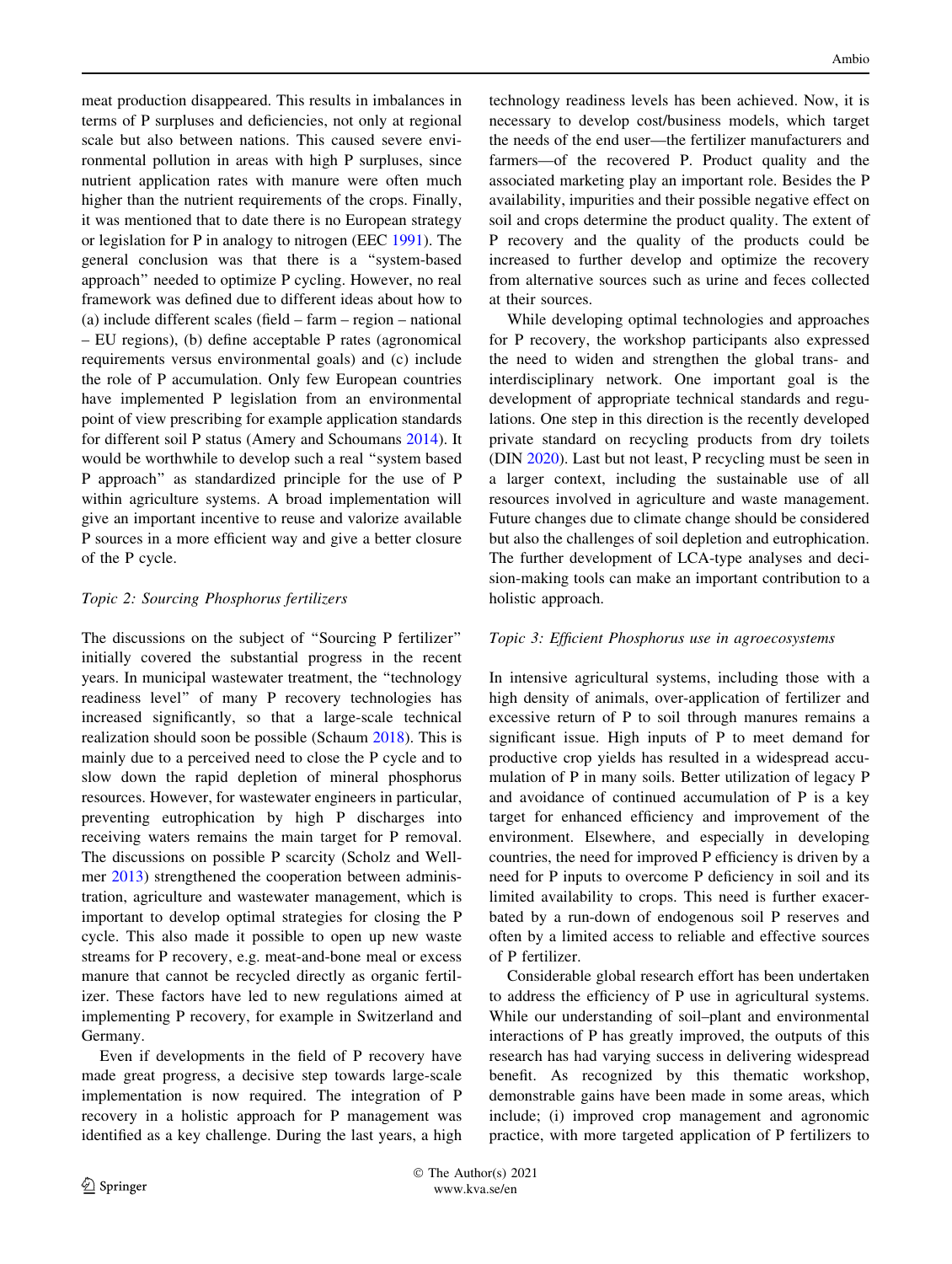meet plant needs; (ii) new fertilizer technologies, including the development of alternative products, formulations and controlled release products, together with greater considerations of 4R stewardship (i.e., right product at the right rate, right time with right placement (Johnston and Bruulsema  $2014$ ); (iii) wider recognition and application of biologically based approaches to P mobilization, including inoculants, mycorrhizas, companion/cover crops and inter-cropping and (iv) more P efficient plants (Richardson et al. [2011](#page-10-0)). Across various plant species, germplasm with differential capacity for P-acquisition have been identified, as have plants with altered P-utilization efficiency. Nonetheless, there are only limited examples where 'new' germplasm has been practically deployed, with exception perhaps of cultivars of common bean and maize for use on low-P soils (Lynch [2019\)](#page-9-0). Likewise, genetic modification and use of genetic markers for 'Pefficiency' traits, have not translated to practical use in agricultural systems.

The thematic workshop identified and prioritized a number of key opportunities and challenges: (1). Further need to expand and promote grower and industry awareness with respect to 'Good Agricultural Practice (GAP)' for P efficiency, with greater understanding of production targets, system requirements and environmental flows. This includes the provision of more reliable information and demonstrable and quantifiable benefits of 'new' technologies and 'alternative' practices. (2) More widespread application and capture of 'P value' from waste streams. This includes practical assessment of industry-wide opportunities along with realistic understanding of benefits of P recycling as viable fertilizer replacements and/or supplement options from a range of perspectives (agronomic, economic, environmental and societal). (3) Greater consideration and knowledge of the longer-term contribution of P as a 'systems component' and its integration with other biogeochemical cycles (e.g., C and N) and climateenvironment based models across farms, landscapes and global systems.

## Topic 4: Environmental Phosphorus impacts

The discussions were framed around the effects of P on undermining water quality. Therefore it was fitting that IPW9 took place in Zurich, the birthplace of Richard Vollenweider, the ecologist who was eminent in elucidating the role of P as an environmental pollutant (Vollenweider [1968](#page-10-0)). Even 50 years after this seminal work it was the overall position of IPW9 that P continues to be a significant threat to global water quality. Within this context, the contemporary research priority questions were: (1) What will happen to the P cycle and subsequent environmental problems with climate change? (2) How can we achieve an appropriate systems perspective to understand the environmental problems?, and; (3) How do we integrate socio-economic perspectives into understanding and mitigating the environmental problems?

The recognition that climate change is bringing about a shift in the behavior of P transfer from land to water, was the emerging priority research-need. Climate change will have all sorts of, as yet, unknown effects on the soilcatchment-water biogeochemical systems that will have consequences on the mobility of P through the environment (Forber et al. [2018\)](#page-9-0). For example, there are unknowns about the changes in soil temperature and wetting and drying effects relevant for mobilizing P from soil (Blackwell et al. [2009](#page-9-0), [2010\)](#page-9-0). Also changes in rainfall patterns will have important consequences (Ockenden et al. [2016](#page-9-0)). Modeling predicts for ca. 30% increases in P transfers from land to water later this century, causing environmental problems (Ockenden et al. [2017\)](#page-9-0). There are similar concerns and uncertainties to be evaluated in respect to behavior of P in water bodies (Robertson et al. [2016](#page-10-0); Yankova et al. [2017\)](#page-10-0). Moreover, there is a widening appreciation of the potential longer-term effects of P on environmental problems at the ocean margin and, potentially, even longer-term and widespread ocean anoxia (Watson et al. [2017](#page-10-0)).

The second priority question was how we can achieve an appropriate systems perspective to understand environmental P problems. Critically, the link between source and impact via the P transfer continuum (Haygarth et al. [2005\)](#page-9-0) may span thousands of kilometers. The workshop also acknowledged issues around the delays in the response of environmental system, sometimes called 'legacy' P concept (Jarvie et al. [2013;](#page-9-0) Sharpley et al. [2013;](#page-10-0) Haygarth et al. [2014](#page-9-0)). It is this 'disconnection' in time and space that contributes to our challenges in understanding of the problem (Powers et al. [2016\)](#page-9-0), and thus the need for an appropriate systems perspective to understand the spatiotemporal complexities linking environmental P problems.

The third and final priority question was how do we integrate a socio-economic perspective into understanding and mitigating the environmental problems? The discussion identified the need for a stronger P 'narrative' that reaches out to stakeholders including the public, authorities and industry. The need to move towards a circular economy was a particular priority area, which it was argued, would help reduce P problems. One example from Ireland (Macintosh et al. [2019](#page-9-0)) is an exemplar of working towards a circular economy that has successfully seeded and built the Irish Nutrient Sustainability Platform [https://](https://nutrientsustainability.ie/#) [nutrientsustainability.ie/#](https://nutrientsustainability.ie/#).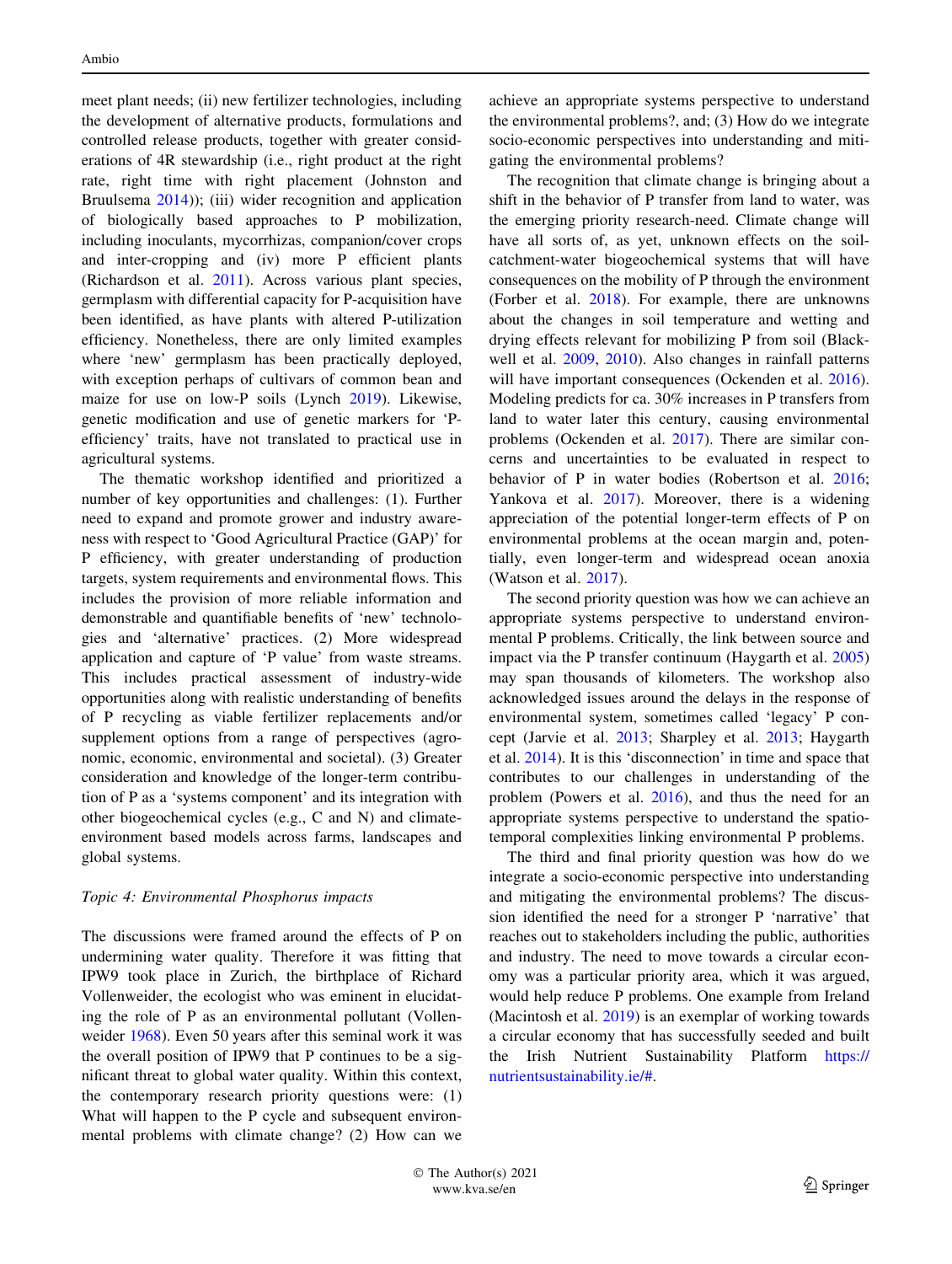<span id="page-5-0"></span>

Fig. 1 Key questions/topics resulting from the four thematic workshops. GAP: Good Agricultural Practice

#### Condensed outcome and critical review

Overall, the outcome of the thematic workshops was consistent in that they shared a number of general themes (system view, circular P economy, Fig. 1). These commonalities were complemented by specific aspects that were mentioned only by one group. During the following interdisciplinary workshop, the discussion was refined and links between the thematic perspectives were clarified. In the following, we highlight some of the aspects that emerged from the second round of workshops.

From an agronomic point of view, concepts of P use efficiency were thus far mostly limited to fertilizer P. However, it was noted that best management practices should consider the environmental, agronomic and socioeconomic context of a region. They should also include recycling of P from waste streams such as residues from food production, excess manure or municipal wastewater, and consider the legacy P in soils and sediments. Several groups proposed integrated catchment scale studies that look at all possible P sources, including urban waste, the fate and transport of P within an agroecosystem, and the socio-economic factors influencing P recycling. The expectation was expressed that results of such integrated studies would allow elaborating more balanced best management practices. These practices must also consider linkages to cycles of other elements, especially C, N or trace elements.

In all workshop groups, climate change was perceived as being an underrated factor related to P problems and the proposed solutions. While it is certainly true that consequences of climate change on the P cycle must be considered, other global environmental issues, such as eutrophication and soil P-depletion are more strongly related to the anthropogenic P use (see, e.g. Steffen et al. [2015\)](#page-10-0). For all these issues, workshop participants emphasized the need for a global perspective to address them. Most workshop participants came from regions of the world where excess determine the scientific perception of P. However, in many regions of the world, sufficient P supply is the preeminent problem. Actually, truly global P networks are missing, which would help to gain a balanced view of P issues in different regions of the world.

Frequently, participants emphasized the importance of considering socio-economic factors for sustainable P recycling from waste to soil and to get the private sector involved. In this context, the (perceived) science—practice/policy gap was a recurring theme. Two major deficits were mentioned: first, missing reach out of the scientific community to the broader public, and second, lack of awareness and deeper understanding of P problems to gain higher acceptance for drastic measures to address the issues.

Overall, during both rounds of workshops, many participants took a broad view on the P issues and proposed to follow a wide systems perspective for analyzing the situations and circular P economy was a frequently concept put forward as a solution. Interactions with stakeholders across sectors was considered essential for moving forward.

This broad view and the key questions identified during the thematic workshops contrast with the predominantly disciplinary research presented by the participants during the conference (Fig. [2](#page-6-0)). While the 12 key questions are all applied and are highly interdisciplinary, many presentations were rather on the side of basic research in the respective fields. There was a considerable number of oral and poster presentations that were practice-oriented but they generally fall short with regard to interdisciplinarity as compared to the key questions. This was mainly due to larger numbers of compartments, disciplines, and sectors considered by the key questions (see Fig. [S2\)](http://dx.doi.org/10.1007/s13280-021-01562-6). This comparison suggests that the participants see the need for a more inter- and transdisciplinary research agenda that includes several economic sectors. The actual projects on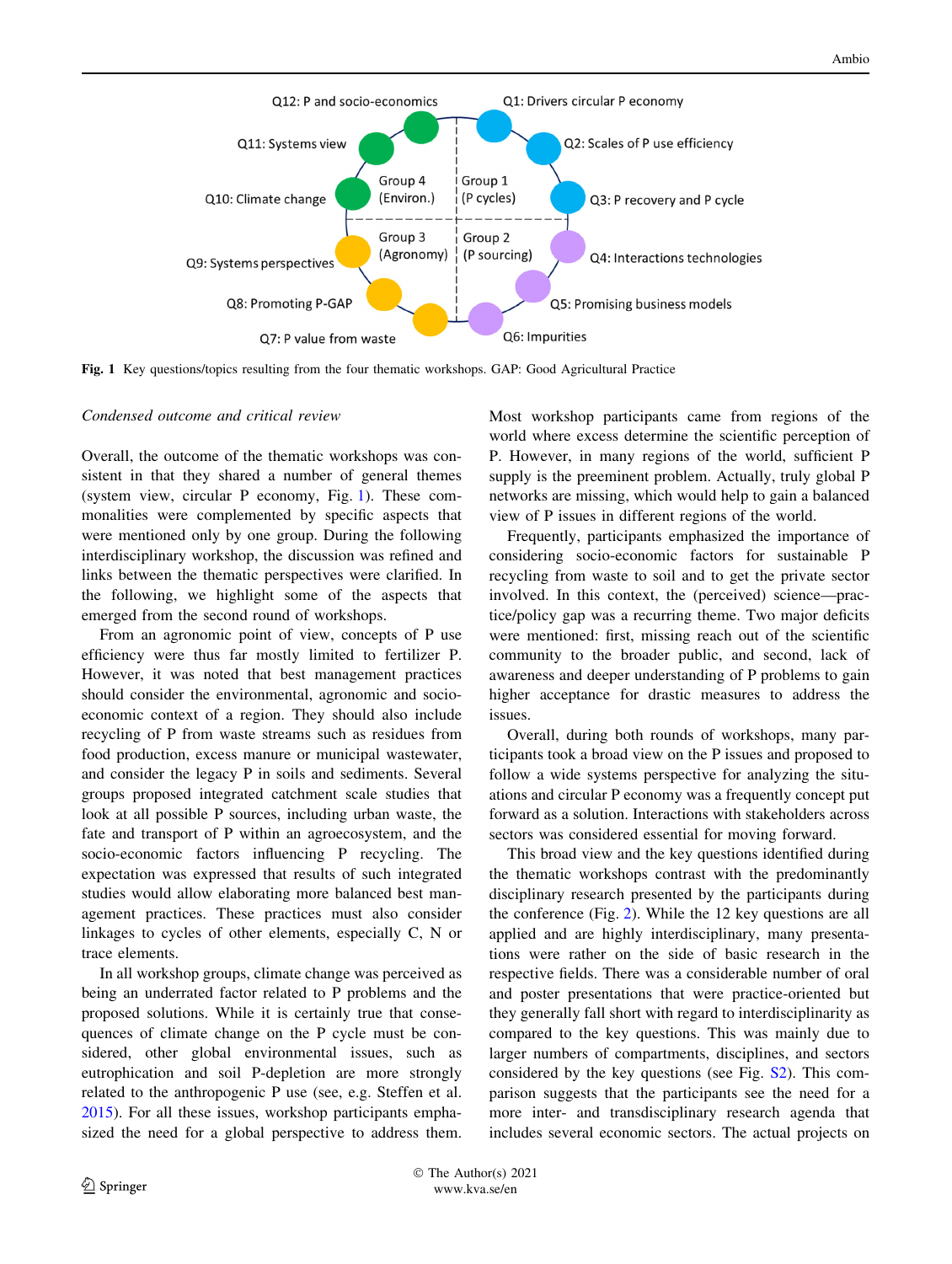<span id="page-6-0"></span>

Fig. 2 Mismatch between individual research niches as expressed in the submitted abstracts (black circles) and overarching objectives formulated in the [1](#page-5-0)2 key questions (Fig. 1; red circles) evaluated along the two dimensions Research orientation (x-axis) and Inter- / Transdisciplinarity (y-axis) according to Eqs. [1,](#page-2-0) [2](#page-2-0). The circle size is proportional to the frequency of items (abstracts, key questions) with the respective values. The red lines indicate the minimum and maximum values possible along each dimension

which they report, however, seems not to provide sufficient opportunities to realize the desired holistic approaches.

## Moving towards change: examples of obstacles to overcome

There was a broad agreement among participants that closing the P cycle across sectors and spatial scales has to be emphasized more. However, many questions remained open as to how close this cycles. Repeatedly, it was mentioned that one has to better bridge the science-practice/ policy gap to convince stakeholders to do ''the right thing''. Because this aspect was considered so important, we use here the history of P use and recycling from the urban waste stream into agriculture in Switzerland during the last 40 years to illustrate some features of the science-practice/ policy interface. It demonstrates the intricate and complex interactions of many societal processes and the time horizons typical for such socio-political and scientific processes. Finally, it also illustrates the role of scientific results in shaping the process and the implementation of the solution.

## Phosphorus recycling and reuse from the Swiss wastewater stream

This section shows (i) how fundamental changes in P recycling from wastewater streams in Switzerland in the past were triggered by crises that were not directly related to P and the related interactions between practice, policy and science, and (ii) that in the (Swiss) policy discussion it is not possible to isolate the P issue from other topics. The historic development can be described as a sequence of marked paradigm shifts triggered by events not necessarily related to P recycling.

The no-recycling paradigm. Previous to the build-up of the WWTP infrastructure in the 1970s to1980s, there was no recycling of urban P losses in sewage to agriculture during the twentieth century. The WWTPs were constructed to clean water bodies, not to bring P back into the farming system.

The direct recycling paradigm. Phosphorus fluxes in waste waters is the most important P flux in the Swiss society outside of agriculture (Binder et al. [2009](#page-9-0)). Once the WWTP infrastructure existed, policies and practices had been developed and implemented to recycle sewage sludge in agriculture. In 1999, 55% of the sludge produced in Switzerland were recycled in this manner (Candinas et al. [1999](#page-9-0)). To organize this recycling procedure, cantons implemented services to optimize the contact between sludge producers and farmers, and to organize sludge analyses as well as soil analyses so that sewage sludge could be added without triggering excessive nutrient inputs and without violating the law on toxic substances in the environment (see, e.g. Bolliger [\(2007](#page-9-0))). The practice of sludge recycling seemed therefore well established and sound  $(Fig. 3)$  $(Fig. 3)$ .

The incineration paradigm. The outbreak of bovine spongiform encephalopathy (BSE) in Switzerland in the 1990s, however, led to the end of the established system of sewage sludge recycling.

The possible link of BSE in cows and the BSE variation of the Creutzfeldt-Jakob disease in humans (Heim and Kihm [1999](#page-9-0)) had a large echo in the Swiss media. This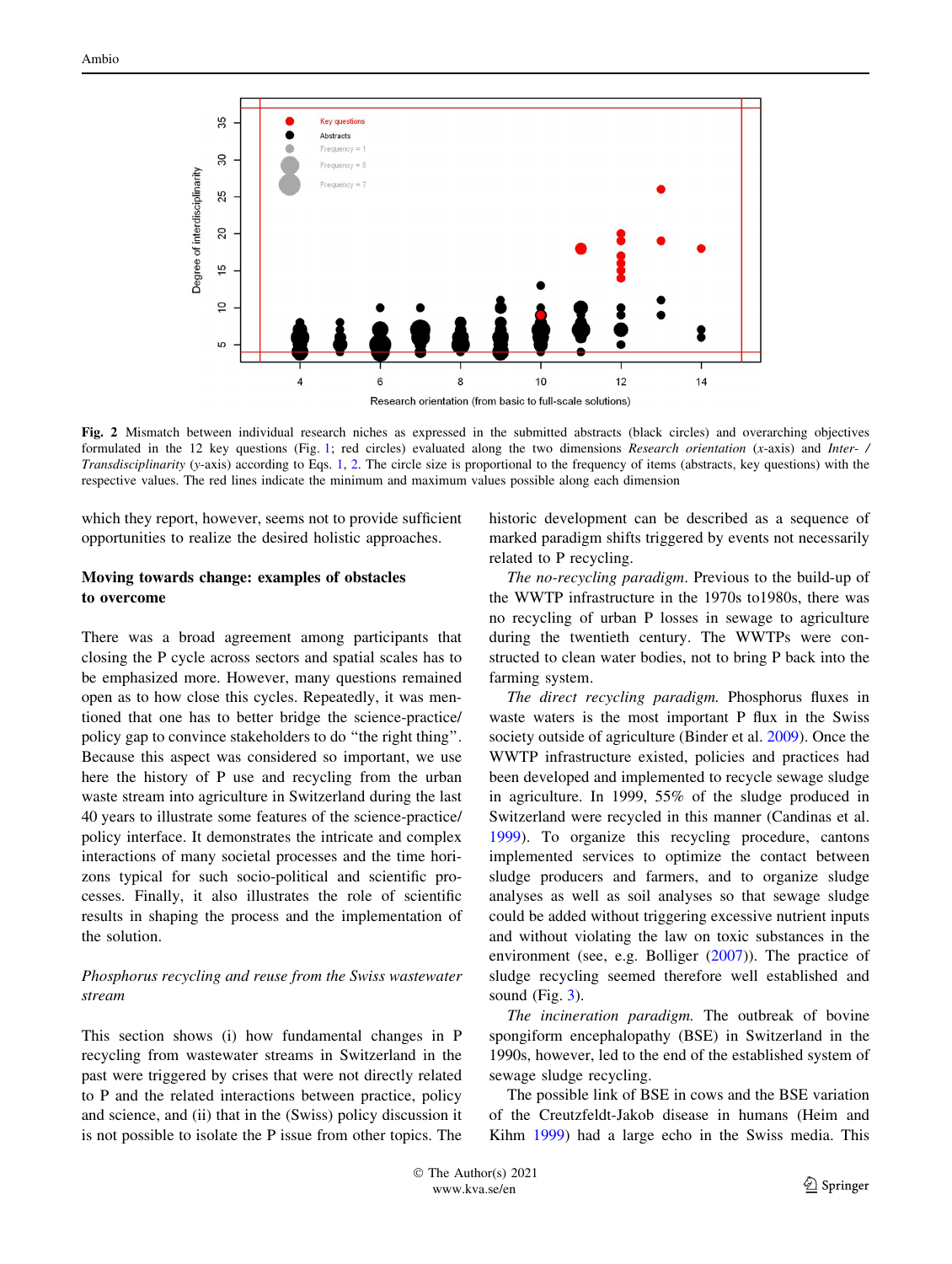<span id="page-7-0"></span>

Fig. 3 Time line of the paradigm shifts in P recycling in Switzerland (see also Mehr et al. ([2018](#page-9-0))). BSE: Bovine Spongiform Encephalopathy, WWTP: Wastewater Treatment Plant

triggered a distrust of consumers in agricultural products, and led farmers' associations and food retailers to request a ban on sewage sludge recycling in agriculture (DETEC 2002). The Swiss government banned the use of sewage sludge in agriculture, leaving a transition period until 2005 (DETEC [2002](#page-9-0)). Since then all sewage sludge has been incinerated and the ashes have been deposited in special landfills because of the high heavy metal contents of sludge.

The indirect recycling paradigm. Only few years later, the topic of P recycling received a renewed interest from policy-makers, waste managers and scientists. This interest was related to the realization that the amount of "easily" mineable phosphate rock was finite, and that most of the known reserves were located in limited number of countries (Cordell et al. [2009;](#page-9-0) Van Kauwenbergh et al. [2013](#page-10-0)). The sudden and strong increase in the prices of P fertilizers in 2008 worldwide aggravated the perception that P fertilizers would become soon rare. Although discussions on scarcity of P reserves have been going on since the nineteenth century (Ulrich and Frossard [2014](#page-10-0)), and that the increase in the prices of P fertilizers of 2008 was not linked to phosphate rock scarcity (Scholz et al. [2014,](#page-10-0) p. 34), the fear that mineral P fertilizers would become less accessible was heard by policy-makers and led them think more about P recycling. This approach was embedded in a more global approach on circular economy both in Switzerland (DETEC [2015](#page-9-0)) and in Europe (Rizos et al. [2017](#page-10-0)). This led to a complete revision of the Swiss ordinance on waste (OTD [2015](#page-9-0)) declaring that P must be recovered from waste streams and then recycled.

This new paradigm change boosted research to recover P from wastes by Swiss institutions. Sewage ashes have attracted most attention representing the large majority of the P from the wastewater stream (Binder et al. [2009\)](#page-9-0). A major obstacle was to find an appropriate market for these new P fertilizers. Finally, a process (the Phos4life process) was developed to produce pure  $H_3PO_4$  instead of a fertilizer (Schlumberger [2019\)](#page-10-0). This is acceptable both from a technical and a financial point of view. By producing  $H_3PO_4$ , the product can be used not only for agronomic purposes but also as food additive or for other industrial processes (Younes et al. [2019\)](#page-10-0). Accordingly, the process will be implemented in a plant, which will be operational in 2025 and which will treat 30 000 t ashes/year (Schlumberger [2019\)](#page-10-0).

In summary, the sequence of paradigm shifts illustrates that science and research played an important role in identifying problems, their causes and in developing new solutions to societal needs. But the scientific impact on actual political and societal decisions were strongly molded by public perception of risks and opportunities, which varied over time as did the scientific state of the art (Mehr et al. [2018](#page-9-0)). The example also illustrates that it is not possible to consider P in isolation. P recycling is more a consequence of other large debates like food safety or circular economy. It is the role of the P community to bring P issues onto the table in these larger debates.

## Closing the science  $-$  to  $-$  practice/policy gap for solving Phosphorus issues

The example described above illustrates that scientific findings did influence the political decision-making in the past. This seems to contradict the gap between science, policy-making and practice mentioned by many participants during the workshop. This apparent contradiction may be partially explained by unrealistic expectations on the side of researchers how scientific results find their way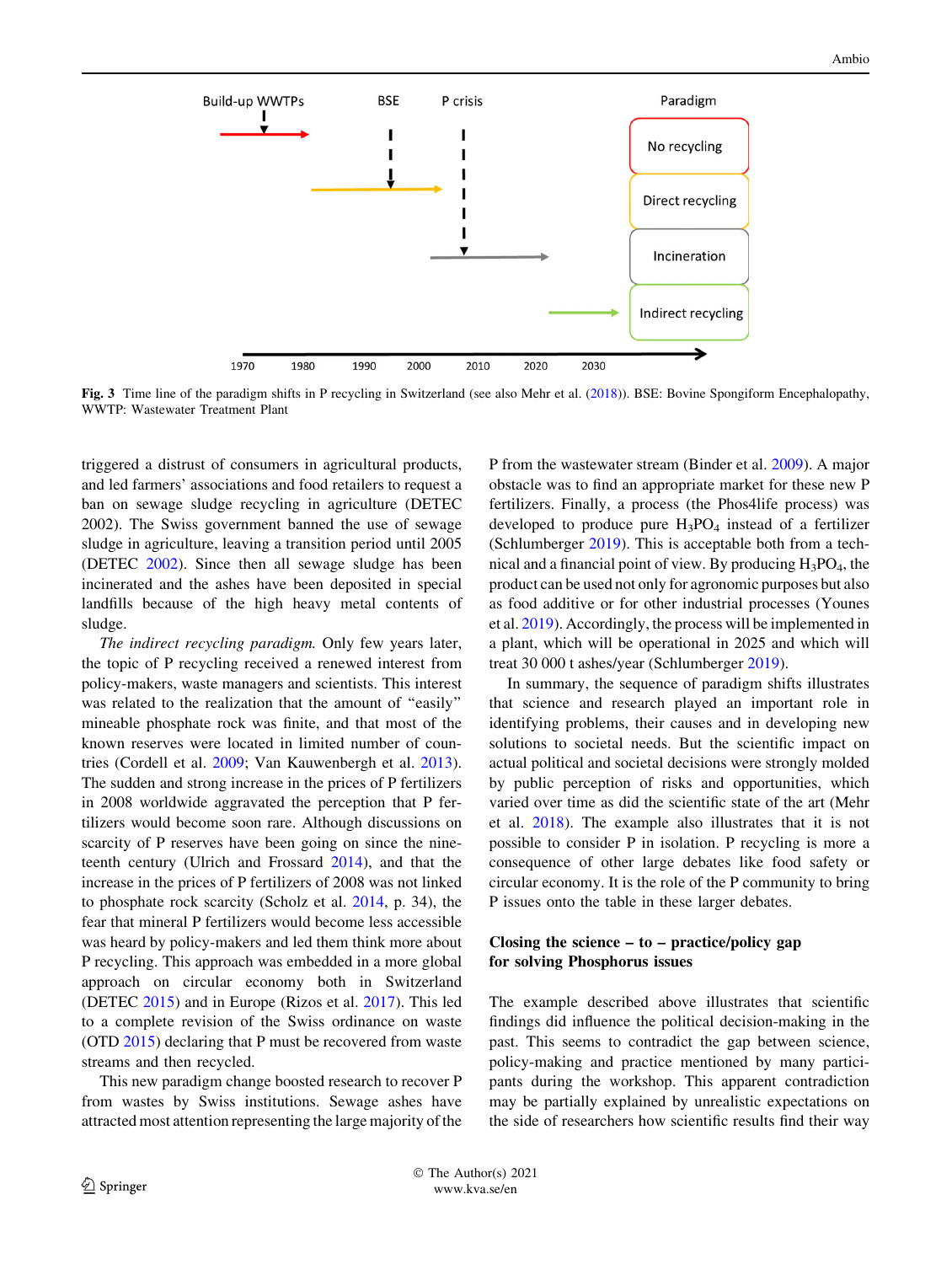<span id="page-8-0"></span>into the political decision-making process and the expectations that this process shall always lead to the outcomes preferred by scientists.

Another part of the explanation may be the observation that there is not a gap per se but that the interface between science and practice and science to policy is not optimally shaped. Actually, the limited participation from outside academia at IPW9—as mentioned above—illustrated this deficiency directly. This is unfortunate since Binder et al. (Binder et al. [2020\)](#page-9-0) found that the benefit of scientific results was perceived to be higher the more interactions took place between practice and science. Higher interaction lead to higher trust and the feeling that one can support the results and that their applicability is higher (Binder et al. [2020\)](#page-9-0). Therefore, we summarize a number of recommendations brought forward during the workshop to improve on the science—practice/policy interactions.

Individual researchers have a direct influence contributing to solve P problems through their own research and education activities. They can actively look for research calls where they can contribute with their disciplinary expertise to find answers for overarching topics (Fig. [1\)](#page-5-0). Furthermore, they could involve stakeholders in (i) jointly defining the research question (Norström et al. [2020\)](#page-9-0) (ii) providing data and feedback during the research process, and (iii) discuss the relevance and implication of the results (Binder et al. [2020](#page-9-0)). By including such inter-and transdisciplinary aspects into education of students, researchers may exert long-lasting effects by providing not only adequate factual knowledge but also by enhancing the skills of the future generation to deal with problems at the science-practice interface.

Additionally, scientists play an eminent role in organizing scientific exchange through conferences and workshops such as the IPW series. In this role, scientists may think beyond the classical formats and include new forms such that (part of a conference) aims at a targeted exchange with stakeholders. This requires appropriate formats regarding timeframe and contents to meet stakeholder needs and interests.

Individual researchers are strongly influenced in their activities by the financial means available. Accordingly, research institutions and funding agencies play an essential role in providing opportunities to engage in such projects. On the one hand, money should be allocated for practice partners to contribute to the shaping of the research question and for workshops to give feedback (Binder et al. [2020\)](#page-9-0). They can also support networking among researchers and practitioners to provide research partners and facilitate the implementation of the results by including the whole value chain (Fritz et al. [2019\)](#page-9-0). On the other hand, the engagement of scientists in transdisciplinary collaborations has to be reflected in the way researchers are evaluated during their scientific career (Klein [2008;](#page-9-0) Dilling and Lemos [2011](#page-9-0)).

It is evident though that steps undertaken by the research communities and institutions to close the science-practice/ policy gap are simultaneously accompanied by the openness by other stakeholders. Authorities, industry or NGOs need to engage in joint activities and to also invest the necessary resources such as time to bring such collaboration to life. Joint projects may be very effective in bridging the gap, especially when they center around a problem of shared interest. However, finding the relevant partners at the interface between science, practice and policy may be difficult without previous networks. Intermediary organizations may provide platforms where different stakeholders meet and exchange because their activity address the different wishes and needs (e.g., networking among business partners, knowledge exchange, etc.) of stakeholders at the same time.

Acknowledgments We thank all participants IPW9 for their active participation, which build the basis for the content of this paper. Their input consisted of oral and poster presentations, participation during the workshops and the plenaries. We warmly thank the Table Hosts for their assistance during the workshops, and to Paolo Demaria (from Demaria Event Management) for supporting the organization and management of IPW9. Comments by three reviewers and the editors helped to improve the clarity of the presentation and to broaden the scope. We acknowledge the financial support by the Swiss National Science Foundation (Grant number IZSEZ0\_186548), the Federal Office of the Environment, the Federal Office of Agriculture, ETH Zurich, Eawag, and EPFL. We thank the following sponsors for their support of specific parts of IPW9: the Canton of Zurich and the City of Zurich, the companies Laufen, Hach, Hauert and Landor, and the Soil Science Society of Switzerland.

Funding Open Access funding provided by Lib4RI – Library for the Research Institutes within the ETH Domain: Eawag, Empa, PSI & WSL.

Open Access This article is licensed under a Creative Commons Attribution 4.0 International License, which permits use, sharing, adaptation, distribution and reproduction in any medium or format, as long as you give appropriate credit to the original author(s) and the source, provide a link to the Creative Commons licence, and indicate if changes were made. The images or other third party material in this article are included in the article's Creative Commons licence, unless indicated otherwise in a credit line to the material. If material is not included in the article's Creative Commons licence and your intended use is not permitted by statutory regulation or exceeds the permitted use, you will need to obtain permission directly from the copyright holder. To view a copy of this licence, visit [http://creativecommons.](http://creativecommons.org/licenses/by/4.0/) [org/licenses/by/4.0/.](http://creativecommons.org/licenses/by/4.0/)

## REFERENCES

Amery, F., and O.F. Schoumans. 2014. Agricultural phosphorus legislation in Europe. Merelbeke, Belgium: ILVO.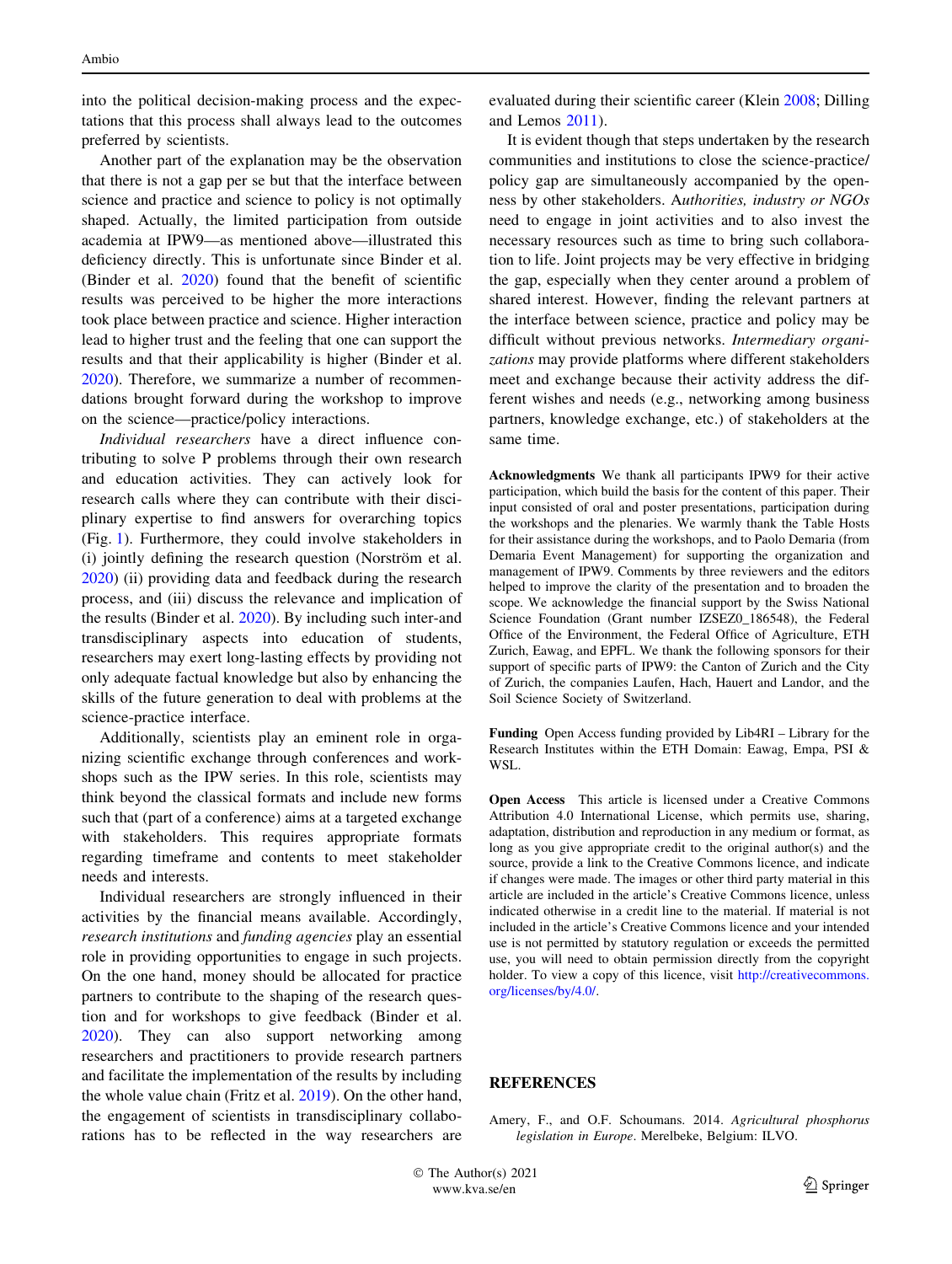- <span id="page-9-0"></span>Baum, R., J. Luh, and J. Bartram. 2013. Sanitation: A global estimate of sewerage connections without treatment and the resulting impact on MDG progress. Environmental Science & Technology 47: 1994–2000.
- Binder, C.R., L. de Baan, and D. Wittmer. 2009. Phosphorflusse in der Schweiz. Stand, Risiken und Handlungsoptionen. Abschlussbericht. Bern: Bundesamt für Umwelt.
- Binder, C.R., L. Fritz, A. Balthasar, R. Hansmann, and Z. Zoose. 2020. Increasing the relevance of science for practice & practice for science: Quantitative empirical insights. Science and Public Policy. [https://doi.org/10.1093/scipol/scaa066.](https://doi.org/10.1093/scipol/scaa066)
- Blackwell, M.S.A., P.C. Brookes, N. de la Fuente-Martinez, P.J. Murray, K.E. Snars, J.K. Williams, and P.M. Haygarth. 2009. Effects of soil drying and rate of re-wetting on concentrations and forms of phosphorus in leachate. Biology and Fertility of Soils 45: 635–643.
- Blackwell, M.S.A., R.C. Brookes, N. de la Fuente-Martinez, H. Gordon, P.J. Murray, K.E. Snars, J.K. Williams, R. Bol, and P.M. Haygarth. 2010. Phosphorus solubilization and potential transfer to surface waters from the soil microbial biomass following drying-rewetting and freezing-thawing. Advances in Agronomy 106: 1–35.
- Bolliger, R. 2007. Klärschlamm—vom wertvollen Dünger zum Abfall. Umwelt Aargau 37: 37–44.
- Candinas, T. 1999. Klärschlamm: Die Qualität ist laufend besser geworden. Agrarforschung 6: 145–148.
- Ceulemans, T., C.J. Stevens, L. Duchateau, H. Jacquemyn, D.J. Gowing, R. Merckx, H. Wallace, N. van Rooijen, et al. 2014. Soil phosphorus constrains biodiversity across European grasslands. Global Change Biology 20: 3814–3822.
- Cordell, D., J.-O. Drangert, and S. White. 2009. The story of phosphorus: Global food security and food for thought. Global Environmental Change 19: 292–305.
- DETEC. 2002. Rapport explicatif concernant la modification de l'ordonnance sur les substances et d'autres ordonnances fédérales contenant des dispositions relatives aux boues d'épuration. Département fédéral de l'Environnement, des Transports, de l'Energie et de la Communication, Berne
- DETEC. 2015. Rapport explicatif concernant la révision totale de l'ordonnance sur le traitement des déchets (OTD) Département fédéral de l'Environnement, des Transports, de l'Energie et de la Communication, Berne
- Dilling, L., and M.C. Lemos. 2011. Creating usable science: Opportunities and constraints for climate knowledge use and their implications for science policy. Global Environmental Change 21: 680–689.
- DIN. 2020. Quality assurance of recycling products from dry toilets for use in horticulture, DIN SPEC 91421. German Institute for Standardization (DIN), Berlin, Germany.
- EC. 2015. Communication from the commission to the European Parliament, the council, the European economic and social committee and the committee of the regions Closing the loop— An EU action plan for the Circular Economy. COM/2015/0614 final, EC Brussels.
- EEC. 1991. COUNCIL DIRECTIVE 91/676/EEC of 12 December 1991 concerning the protection of waters against pollution caused by nitrates from agricultural sources.
- Elser, J., and E. Bennett. 2011. Phosphorus cycle: A broken biogeochemical cycle. Nature 478: 29–31.
- Elser, J., and P.M. Haygarth. 2021. Phosphorus. Past and Future: Oxford University Press.
- Forber, K.J., P.J.A. Withers, M. Ockenden, and P.M. Haygarth. 2018. The phosphorus transfer continuum: A framework for exploring effects of climate change. Agricultural & Environmental Letters 3: 180036.
- Fritz, L., T. Schilling, and C.R. Binder. 2019. Participation-effect pathways in transdisciplinary sustainability research: An empirical analysis of researchers' and practitioners' perceptions using a systems approach. Environmental Science & Policy 102: 65–77.
- Haygarth, P., L. Condron, A.L. Heathwaite, B. Turner, and G. Harris. 2005. The phosphorus transfer continuum: Linking source to impact with an interdisciplinary and multi-scaled approach. Science of the Total Environment 344: 5–14.
- Haygarth, P.M., H.P. Jarvie, S.M. Powers, A.N. Sharpley, J.J. Elser, J. Shen, H.M. Peterson, N.-I. Chan, et al. 2014. Sustainable phosphorus management and the need for a long-term perspective: The legacy hypothesis. Environmental Science & Technology 48: 8417–8419.
- Heim, D., and U. Kihm. 1999. Bovine spongiform encephalopathy in Switzerland—the past and the present. Scientific and Technical Review of the Office International des Epizooties (Paris) 18: 135–144.
- Jarvie, H.P., A.N. Sharpley, B. Spears, A.R. Buda, L. May, and P.J.A. Kleinman. 2013. Water quality remediation faces unprecedented challenges from ''Legacy Phosphorus.'' Environmental Science & Technology 47: 8997–8998.
- Johnston, A.M., and T.W. Bruulsema. 2014. 4R nutrient stewardship for improved nutrient use efficiency. Procedia Engineering 83: 365–370.
- Klein, J.T. 2008. Evaluation of interdisciplinary and transdisciplinary research: A literature review. American Journal of Preventive Medicine 35: S116–S123.
- Leinweber, P., U. Bathmann, U. Buczko, C. Douhaire, B. Eichler-Löbermann, E. Frossard, F. Ekardt, H.P. Jarvie, et al. 2018. Handling the phosphorus paradox in agriculture and natural ecosystems: Scarcity, necessity, and burden of P. Ambio 47: S3– S19. <https://doi.org/10.1007/s13280-017-0968-9>.
- Lynch, J.P. 2019. Root phenotypes for improved nutrient capture: an underexploited opportunity for global agriculture. New Phytologist 223: 548–564.
- Macintosh, K.A., J. Chin, B. Jacobs, D. Cordell, R.W. McDowell, P. Butler, P.M. Haygarth, P. Williams, et al. 2019. Transforming phosphorus use on the island of Ireland: A model for a sustainable system. Science of the Total Environment 656: 852–861.
- Mehr, J., M. Jedelhauser, and C.R. Binder. 2018. Transition of the swiss phosphorus system towards a circular economy—part 1: Current state and historical developments. Sustainability 10: 1479.
- Mobjörk, M. 2010. Consulting versus participatory transdisciplinarity: a refined classification of transdisciplinary research. Futures 42: 866–873.
- Norström, A.V., C. Cvitanovic, M.F. Löf, S. West, C. Wyborn, P. Balvanera, A.T. Bednarek, E.M. Bennett, et al. 2020. Principles for knowledge co-production in sustainability research. Nature Sustainability 3: 182–190.
- Ockenden, M.C., C.E. Deasy, C.M.H. Benskin, K.J. Beven, S. Burke, A.L. Collins, R. Evans, P.D. Falloon, et al. 2016. Changing climate and nutrient transfers: Evidence from high temporal resolution concentration-flow dynamics in headwater catchments. Science of the Total Environment 548–549: 325–339.
- Ockenden, M.C., M.J. Hollaway, K. Beven, A.L. Collins, R. Evans, P. Falloon, K.J. Forber, K.M. Hiscock, et al. 2017. Major agricultural changes required to mitigate phosphorus losses under climate change. Nature Communications. [https://doi.org/10.](https://doi.org/10.1038/s41467-41017-00232-41460) [1038/s41467-41017-00232-41460.](https://doi.org/10.1038/s41467-41017-00232-41460)
- OTD. 2015. Ordonnance sur la limitation et l'élimination des déchets 814.600. Bern.
- Powers, S.M., T.W. Bruulsema, T.P. Burt, N.I. Chan, J.J. Elser, P.M. Haygarth, N.J.K. Howden, H.P. Jarvie, et al. 2016. Long-term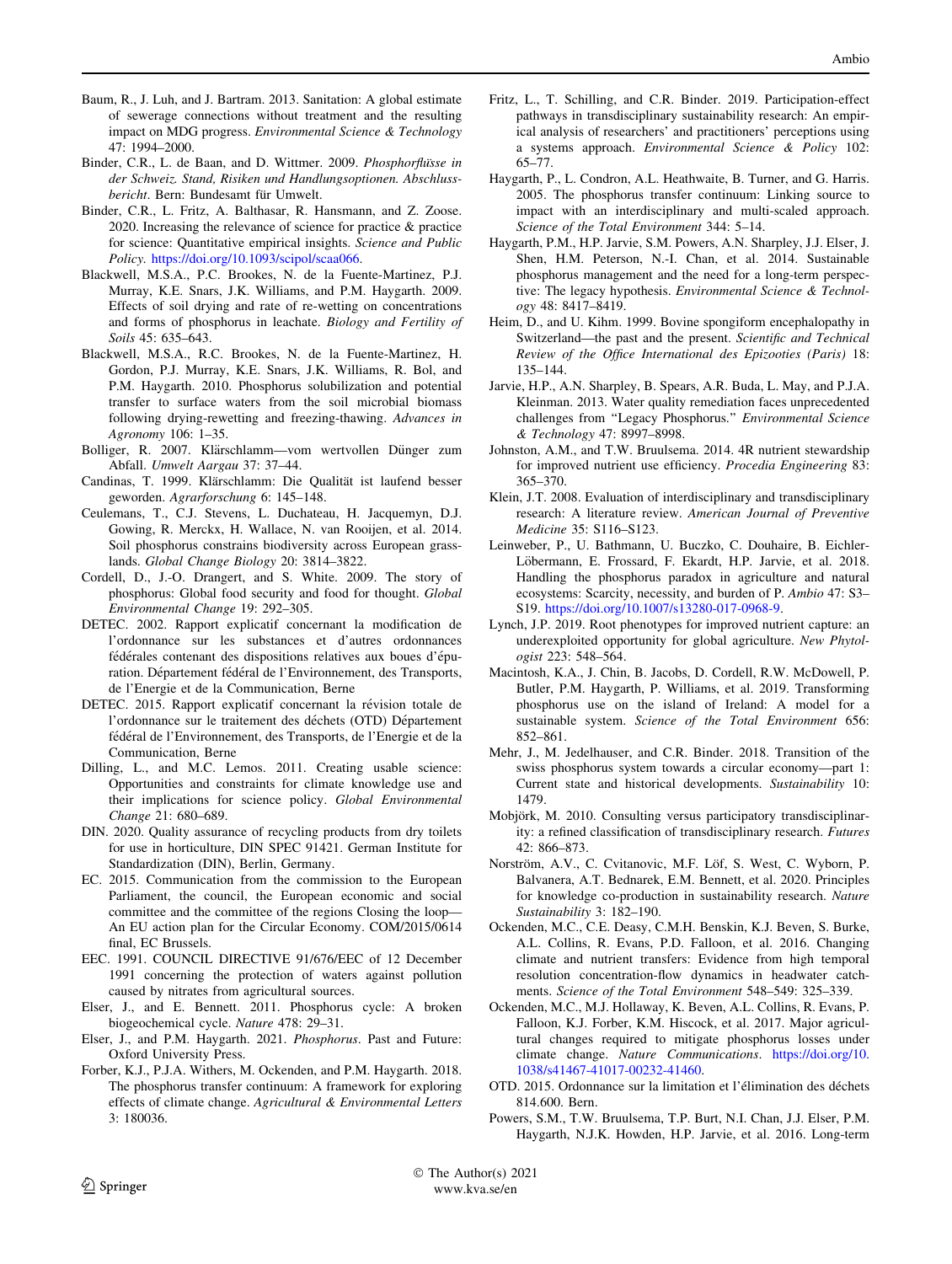<span id="page-10-0"></span>accumulation and transport of anthropogenic phosphorus in three river basins. Nature Geoscience 9: 353–356.

- Proclim/CASS. 1997. Visions by Swiss researchers: research on sustainability and global change—visions in science Policy by Swiss researchers. ProClim-, Forum für Klima und Global Change, and Schweizerische Akademie der Naturwissenschaften SANW, Bern.
- Richardson, A.E., J.P. Lynch, P.R. Ryan, E. Delhaize, F.A. Smith, S.E. Smith, P.R. Harvey, M.H. Ryan, et al. 2011. Plant and microbial strategies to improve the phosphorus efficiency of agriculture. Plant and Soil 349: 121–156.
- Rittel, H.W.J., and M.M. Webber. 1973. Dilemmas in a general theory of planning. Policy Sciences 4: 155–169.
- Rizos, V., K. Tuokko, and A. Behrens. 2017. The Circular Economy A review of definitions, processes and impacts CEPS Research Report No. 2017/09.
- Robertson, D.M., D.A. Saad, D.E. Christiansen, and D.J. Lorenz. 2016. Simulated impacts of climate change on phosphorus loading to Lake Michigan. Journal of Great Lakes Research 42: 536–548.
- Schaum, C.E. 2018. Phosphorus: Polluter and resource of the future. London, UK: IWA Publishing.
- Schlumberger, S. 2019. Phosphor-Mining aus Klärschlammasche. Hinwil: Abschlussbericht zu Handen der Baudirektion des Kantons Zürich.
- Scholz, R.W., A.H. Roy, and D.T. Hellums. 2014. Sustainable phosphorus management: A transdisciplinary challenge. In In Sustainable phosphorus management: A global transdisciplinary roadmap, ed. R.W. Scholz, A.H. Roy, F.S. Brand, D.T. Hellums, and E. Ulrich, 1–128. Dordrecht Heidelberg New York London: Springer.
- Scholz, R.W., and F.-W. Wellmer. 2013. Approaching a dynamic view on the availability of mineral resources: What we may learn from the case of phosphorus? Global Environmental Change 23: 11–27.
- Schoumans, O.F., W.J. Chardon, M. Bechmann, C. Gascuel-Odoux, G. Hofman, B. Kronvang, M.I. Litaor, A. LoPorto, et al. 2011. Mitigation options for reducing nutrient emissions from agriculture. A study amongst European member states of Cost action 869. Wageningen: Wageningen University & Research.
- Schoumans, O.F., F. Bouraoui, C. Kabbe, O. Oenema, and K.C. van Dijk. 2015. Phosphorus management in Europe in a changing world. Ambio 44: S180–S192. [https://doi.org/10.1007/s13280-](https://doi.org/10.1007/s13280-014-0613-9) [014-0613-9.](https://doi.org/10.1007/s13280-014-0613-9)
- Sharpley, A., L. Bergström, H. Aronsson, M. Bechmann, C. Bolster, K. Börling, F. Djodjic, H. Jarvie, et al. 2015. Future agriculture with minimized phosphorus losses to waters: Research needs and direction. Ambio 44 (Suppl. 2): S163–S179. [https://doi.org/10.](https://doi.org/10.1007/s13280-13014-10612-x) [1007/s13280-13014-10612-x.](https://doi.org/10.1007/s13280-13014-10612-x)
- Sharpley, A., H.P. Jarvie, A. Buda, L. May, B. Spears, and P. Kleinman. 2013. Phosphorus legacy: Overcoming the effects of past management practices to mitigate future water quality impairment. Journal of Environment Quality 42: 1308–1326.
- Stamm, C., H.P. Jarvie, and T. Scott. 2014. What's more important for managing phosphorus: Loads, concentrations or both? Environmental Science & Technology 48: 23–24.
- Steffen, W., K. Richardson, J. Rockström, S.E. Cornell, I. Fetzer, E.M. Bennett, R. Biggs, S.R. Carpenter, et al. 2015. Planetary boundaries: Guiding human development on a changing planet. Science 347: 1259855.
- Tunney, H., O.T. Carton, P.C. Brookes, and A.E. Johnston, eds. 1997. Phosphorus loss from soil to water. Wallingford: CAB International.
- Ulrich, A.E., and E. Frossard. 2014. On the history of a reoccurring concept: Phosphorus scarcity. Science of the Total Environment

488 (490): 694–707. [https://doi.org/10.1016/j.scitotenv.2014.](https://doi.org/10.1016/j.scitotenv.2014.1004.1050) [1004.1050](https://doi.org/10.1016/j.scitotenv.2014.1004.1050).

- Ulrich, A.E., M. Stauffacher, P. Krätli, E. Schnug, and E. Frossard. 2013. Tackling the phosphorus challenge: Time for reflection on three key limitations. Environmental Development 8: 137–144.
- Van Kauwenbergh, S.J., M. Stewart, and R. Mikkelsen. 2013. World reserves of phosphate rock… a dynamic and unfolding story. Better Crops 97: 18–20.
- Vollenweider, R.A. 1968. Scientific fundamentals of the eutrophication of lakes and flowing waters, with particular reference to nitrogen and phosphorus as factors of eutrophication. Paris: Organisation for Economic Co-operation and Development.
- Watson, A.J., T.M. Lenton, and B.J.W. Mills. 2017. Ocean deoxygenation, the global phosphorus cycle and the possibility of human-caused large-scale ocean anoxia. Philosophical Transactions of the Royal Society A: Mathematical, Physical and Engineering Sciences 375: 20160318.
- Withers, P.J.A., K. Van Dijk, T.-S. Neset, T. Tesme, O. Oenema, G.H. Rubæk, O.F. Schoumans, B. Smit, et al. 2015. Stewardship to tackle global phosphorus inefficiency: The case of Europe. Ambio 44 (Suppl. 2): S193–S206. [https://doi.org/10.1007/](https://doi.org/10.1007/s13280-014-0614-8) [s13280-014-0614-8.](https://doi.org/10.1007/s13280-014-0614-8)
- Yankova, Y., S. Neuenschwander, O. Köster, and T. Posch. 2017. Abrupt stop of deep water turnover with lake warming: Drastic consequences for algal primary producers. Scientific Reports 7: 13770.
- Younes, M., G. Aquilina, L. Castle, K.-H. Engel, P. Fowler, M.J. FrutosFernandez, P. Furst, R. Gurtler, et al. 2019. Scientific Opinion on the re-evaluation of phosphoric acid–phosphates – di-, tri- and polyphosphates (E 338–341, E 343, E 450–452) as food additives and the safety of proposed extension of use. EFSA Journal 17: 5674.

Publisher's Note Springer Nature remains neutral with regard to jurisdictional claims in published maps and institutional affiliations.

#### AUTHOR BIOGRAPHIES

Christian Stamm  $(\boxtimes)$  is a senior scientist and Deputy Head of Department, Environmental Chemistry, at the Swiss Federal Institute of Aquatic Science and Technology. His research has strong focus on agriculture and water quality with a broad inter- and transdisciplinary perspective.

Address: Eawag, Swiss Federal Institute of Aquatic Science and Technology, 8600 Dübendorf, Switzerland.

e-mail: Christian.stamm@eawag.ch

Claudia R. Binder is Dean of ENAC School and leads the Swiss Mobiliar Chair in Urban Ecology and Sustainable Living, EPFL, Switzerland. Her research focuses on the transition towards sustainability in urban systems by combining knowledge from social, natural and data science.

Address: Laboratory on Human-Environment Relations in Urban Systems, EPFL ENAC IIE HERUS, 1015 Lausanne EPFL, Switzerland. e-mail: claudia.binder@epfl.ch

Emmanuel Frossard is the head of the group of plant nutrition at ETH Zurich. Together with his group, he is conducting process oriented research at levels ranging from the molecule to the field, to understand drivers controlling nutrient (P, N, Zn) fluxes in agrosystems and contribute to the development of ecologically efficient agricultural systems in temperate and tropical environments.

Address: ETH Zurich, Research Station in Plant Sciences, Eschikon, 8315 Lindau, Switzerland.

e-mail: emmanuel.frossard@usys.ethz.ch